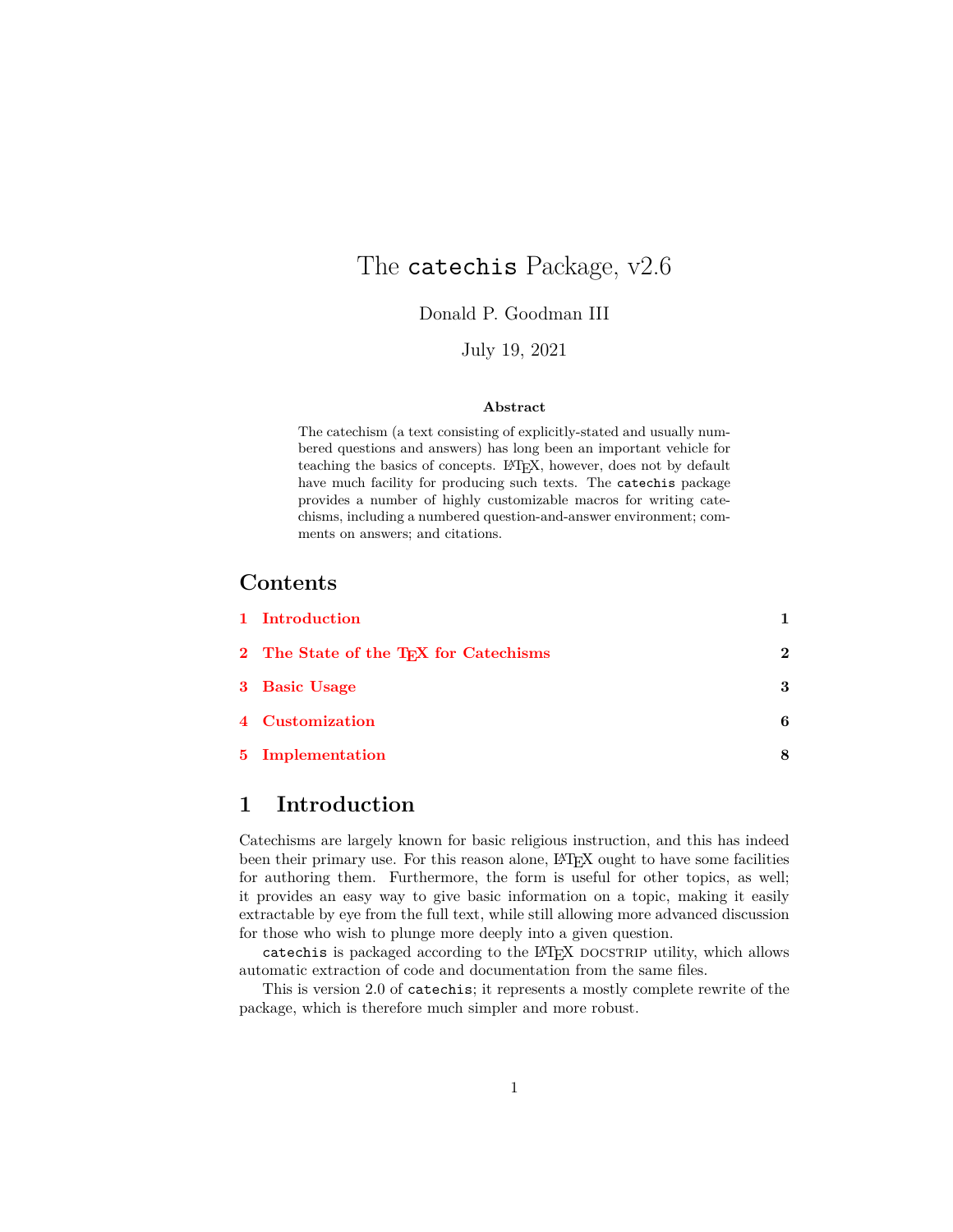### <span id="page-1-0"></span>2 The State of the T<sub>E</sub>X for Catechisms

LATEX has basically no provision for producing well-formed catechisms. It's easy enough to fake it, of course; for example:

```
\begin{enumerate}
\item\textbf{Who made us?} \\ God made us.
\item\textbf{Why did God make us?} \\ God made us to
know Him, love Him, and serve Him, and by so doing
to gain everlasting life with Him in Heaven.
 \end{enumerate}
```
This gives the following result:

- (a) **Who made us?** God made us.
- (b) **Why did God make us?** God made us to know Him, love Him, and serve Him, and by so doing to gain everlasting life with Him in Heaven.

However, this solution is far from satisfactory. It's unportable, fit really only for this one document; uncustomizable, because it's hard-wired to do only this one thing; unmodifiable, at least automatically, because it uses explicit visual formatting in the text; and far too wordy. What is desired is something more along the lines of the following:

```
\catques{Who made us?}{God made us.}
\catques{Why did God make us?}{God made us to
know Him, love Him, and serve Him, and by so doing
to gain everlasting life with Him in Heaven.}
```
Which, with the catechis package, produces this:

- **1. Who made us?** God made us.
- **2. Why did God make us?** God made us to know Him, love Him, and serve Him, and by so doing to gain everlasting life with Him in Heaven.
- **3. What will happen if the question is really long, so that it wraps to the next line?**

It will work properly, with the wrapped line appropriately indented. The answer, as you have already seen, will behave likewise.

catechis provides these facilities and more to produce high-quality, useful catechisms.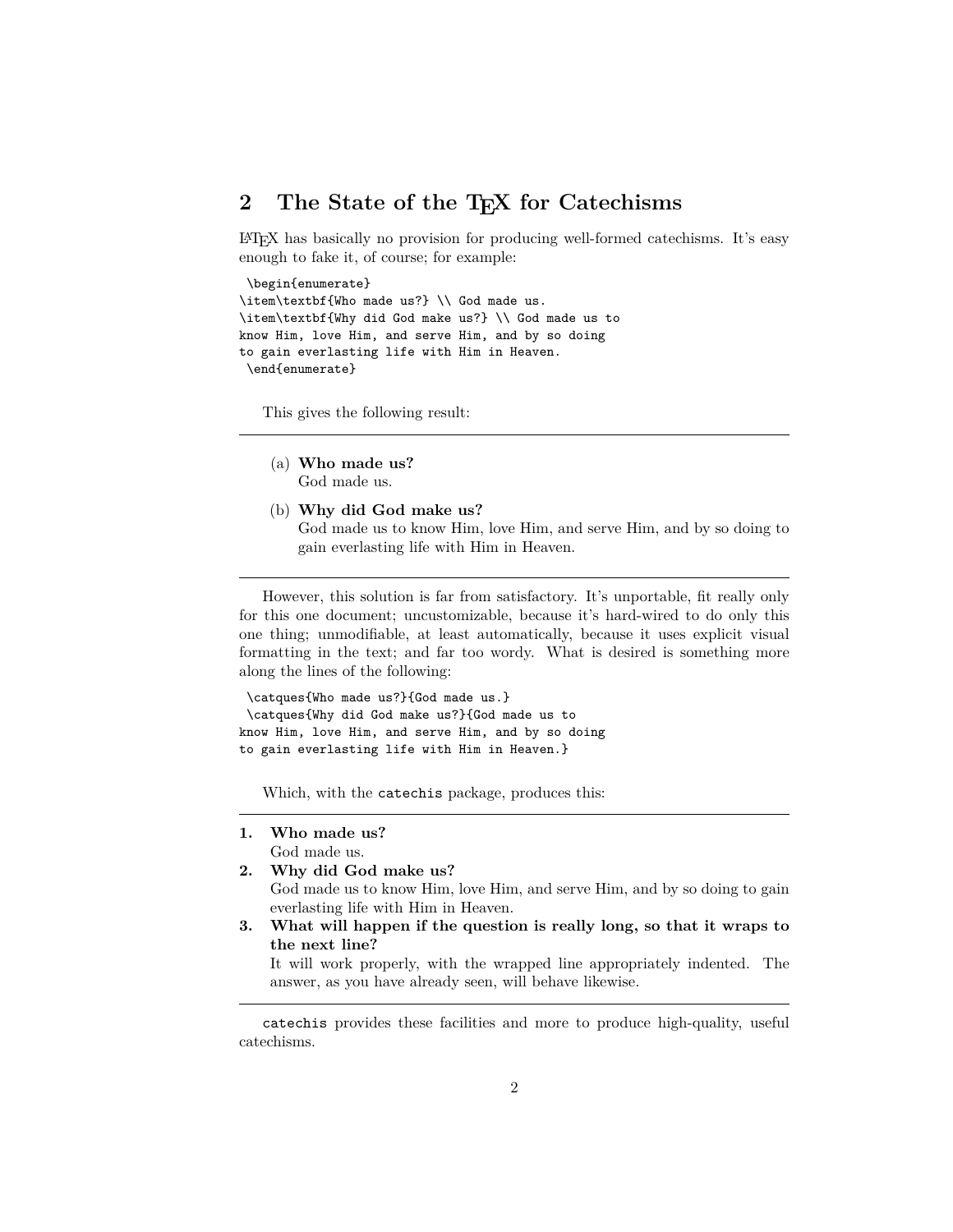### <span id="page-2-0"></span>**3 Basic Usage**

\catques The most basic usage of catechis is encompassed by the \catques macro:

 $\text{lambda} \left\{ \text{question} \right\}$  { $\text{answer}$ }

There is no more to this than meets the eye. Both arguments are mandatory, though either may be empty; the first is the question, and the second is the answer. It is often helpful to indent sensibly to keep these more readable in the source:

```
\catques{What is the question?}{%
       The question is, ''What is the question?''}%
```
This produces the following:

**4. What is the question?**

The question is, "What is the question?"

\catcomment Our next macro, \catcomment, really shows the genius of the catechism concept. The question and answer are the *basic* information; it's easily followed up by a comment, which is visually separate and can be skipped by those interested in, or only ready for, the basics, but is still sensibly placed and ready for those who wish it.

#### **5. What is the question?**

The question is, "What is the question?"

This is a comment. It's very interesting, it wraps and indents correctly, and the package's default comment style is demonstrated here.

**6. How are the questions numbered? Are they numbered sequentially, throughout the text?**

Yes, the questions are numbered sequentially throughout the text. You can reset the numbers manually, which we'll talk about later; but by default, there is one question stream which is numbered from 1 on up.

We're numbering questions sequentially to show that you can have catechism questions scattered throughout a text, or your text can be entirely in the form of a catechism. catechis works either way.

\catexplic There is also the \catexplic command, which works essentially identically to \catcomment but can include paragraph breaks and is intended for much lengthier commentary on the answer.

> \catques{What is the question?}{The question is, ''What is the question?''}% \catcomment{This is a comment. It's very interesting, it wraps and indents correctly, and the package's default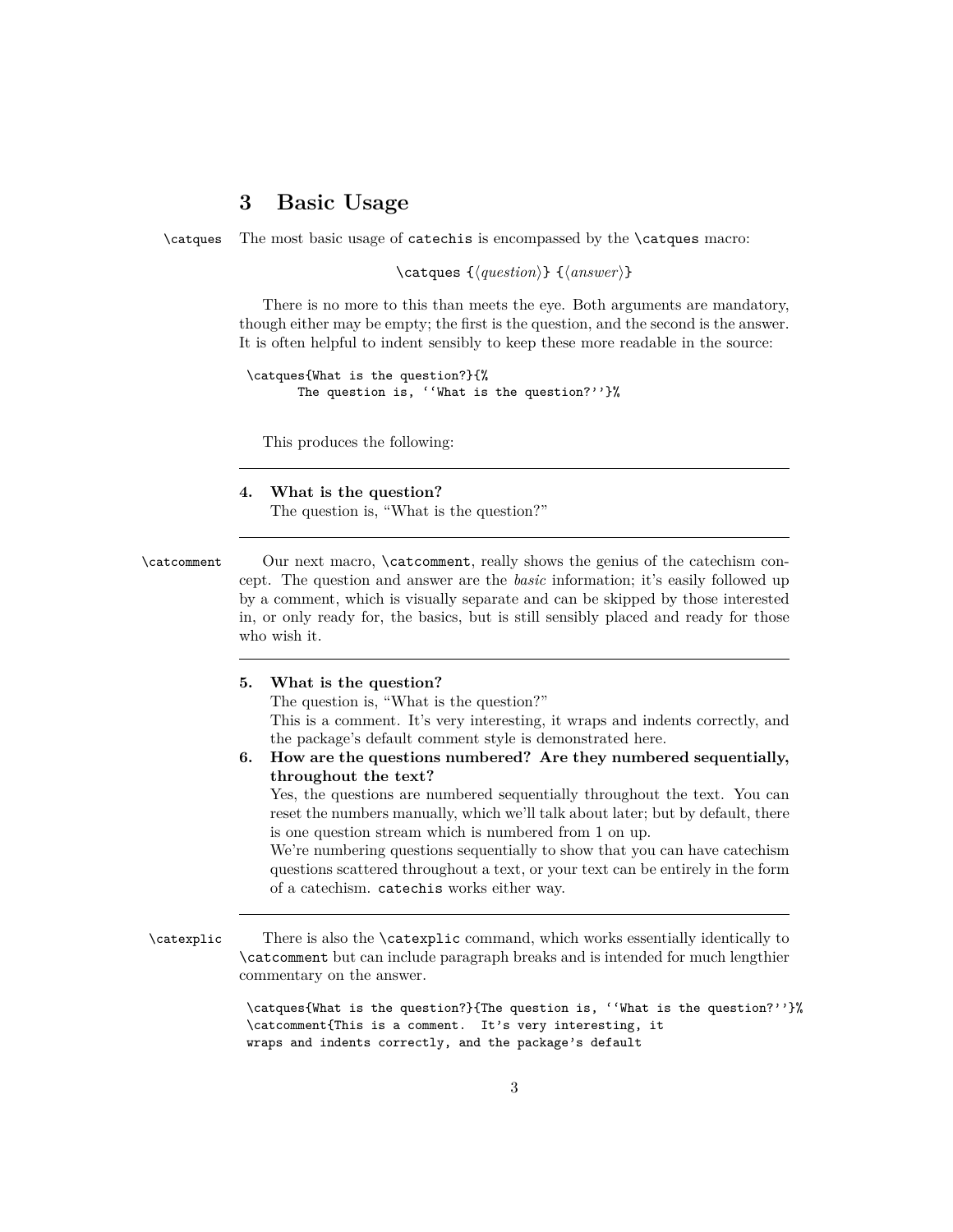```
comment style is demonstrated here.}
\catexplic{We can make some really impressive things
happen with this command. While comments allow
short explanatory comments on an answer, explics
give us field to go on for a long time, if we want.
We can put in paragraph breaks, and we can even do the
following:
\begin{compactenum}
\item We can put lists in them!
\item Isn't that cool? This can provide a great way to
give advanced information on a topic that people can read
if they want, or just skip on to the next question!
\end{compactenum}\restoreindents
You can really produce beautiful catechetical works using
this facility, which will do a great job of instructing
people at all levels of expertise.
```

```
}%
```
#### **7. What is the question?**

The question is, "What is the question?"

This is a comment. It's very interesting, it wraps and indents correctly, and the package's default comment style is demonstrated here.

We can make some really impressive things happen with this command. While comments allow short explanatory comments on an answer, explics give us field to go on for a long time, if we want.

We can put in paragraph breaks, the indentation of which we can control with fine granularity; and we can even do the following:

- (a) We can put lists in them!
- (b) Isn't that cool? This can provide a great way to give advanced information on a topic that people can read if they want, or just skip on to the next question! You can really produce beautiful catechetical works using this facility, which will do a great job of instructing people at all levels of expertise.

You'll note that lists *will* hose all of catechis's careful indentation, so after \restoreindents using one in a \catexplic, you must issue \restoreindents to get everything back to normal. Catechisms also routinely provide citations to support their claims; catechis provides for this, too. A heading for a group of citations is printed by issuing \catcitetitle \catcitetitle, and each individual citation is printed by issuing the \catcite command, which takes the citation as the first argument and the source as the second:

\catcite \catcite { $\langle$ *citation*} { $\langle$ *source*}}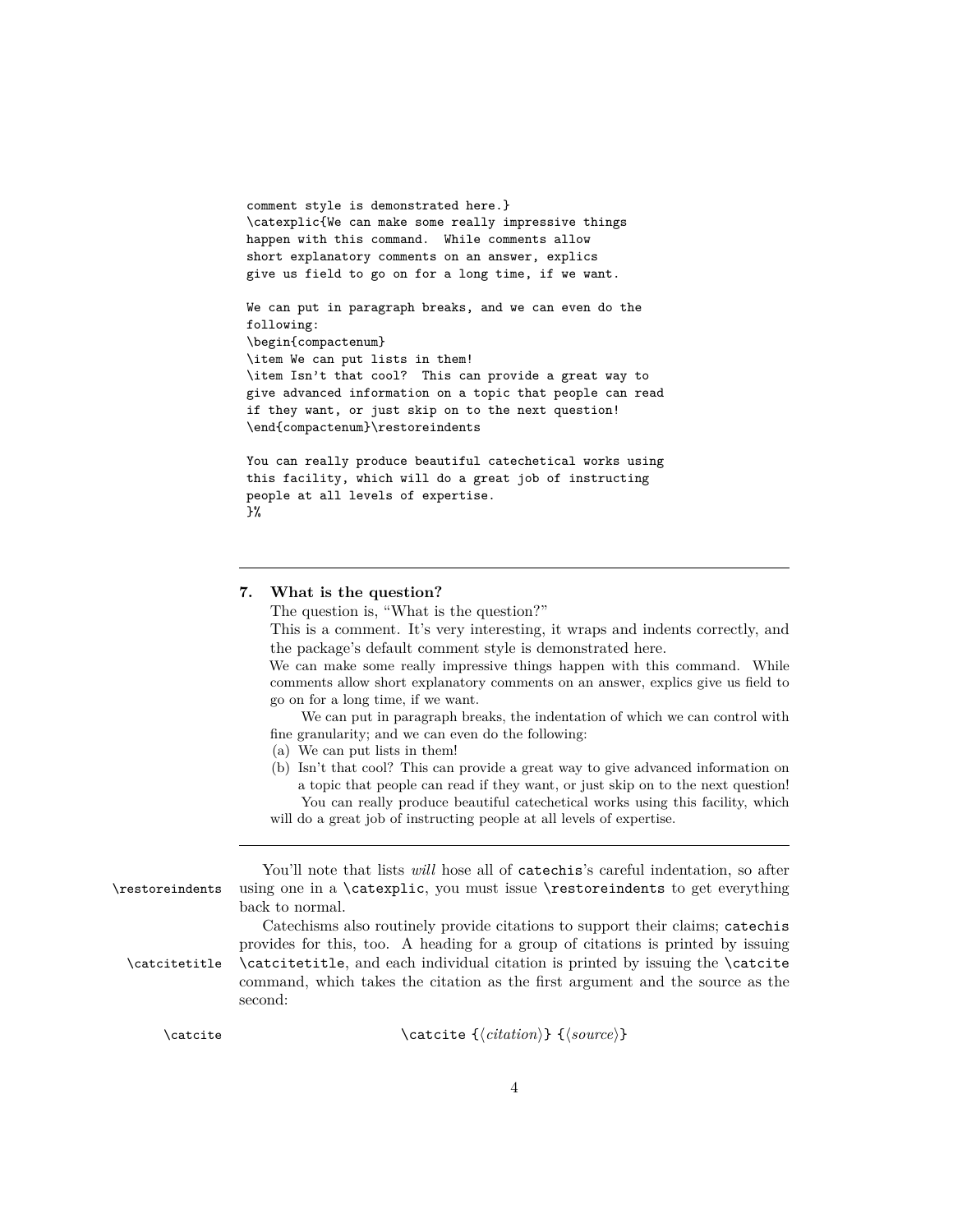An example:

```
\catcitetitle
\catcite{For the apparel oft proclaims the man.}{Polonius}
\catcite{And this above all: to thine own self be true; /
and it must follow, as the night the day, / that thou
canst not be false to any man.}{Polonius}
```
### CITATIONS

*For the apparel oft proclaims the man.* Polonius *And this above all: to thine own self be true; / and it must follow, as the night the day, / that thou canst not be false to any man.* Polonius

Because this will often not result in proper spacing, catechis provides an catcitations environment, catcitations, which will insert appropriate spacing before and after the citations. This environment will automatically run \catcitetitle for you.

```
\begin{catcitations}
\catcite{For the apparel oft proclaims the man.}{Polonius}
\catcite{And this above all: to thine own self be true; /
and it must follow, as the night the day, / that thou
canst not be false to any man.}{Polonius}
\end{catcitations}
```
### **CITATIONS**

*For the apparel oft proclaims the man.* Polonius *And this above all: to thine own self be true; / and it must follow, as the night the day, / that thou canst not be false to any man.* Polonius

Lastly, catechis gives some provisions for more customary catechetical enumerates. It uses standard features from the paralist package for this, and simply makes those the default.

\catques{Can we do enumerates?}{Yes, we can do those; we can even do them in a special way, so that it looks more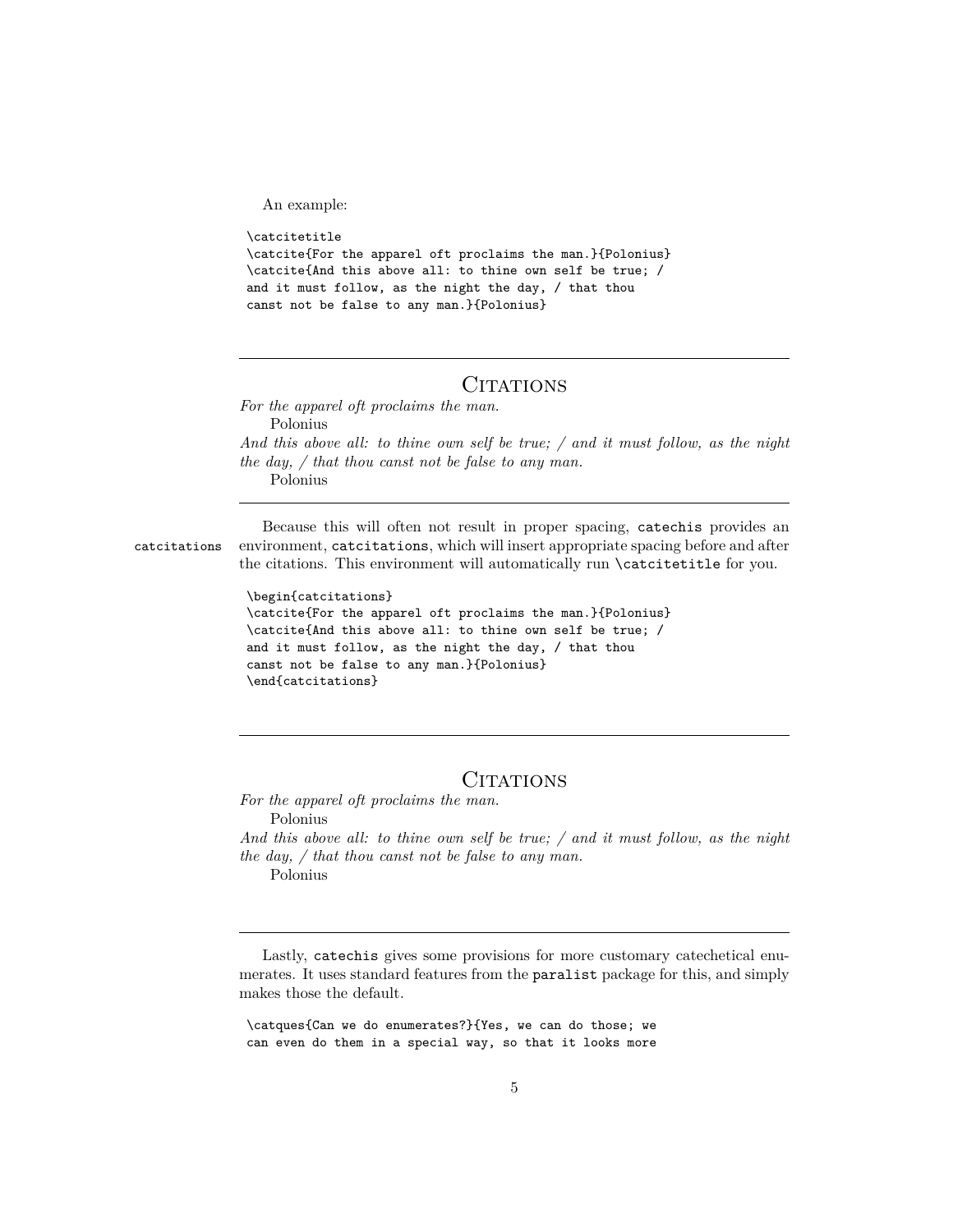```
like the way catechisms customarily look.}
\catcomment{Just check this out; we have here a comment
giving slightly more detailed information, then an
enumerate giving \emph{much} more detailed information.}
\begin{enumerate}
\item Here, we have the first item, with some extra
details elaborating on what was said before.
\item Here, we have another item.
\item Here, we have still another.
\end{enumerate}
```
#### **8. Can we do enumerates?**

Yes, we can do those; we can even do them in a special way, so that it looks more like the way catechisms customarily look.

Just check this out; we have here a comment giving slightly more detailed information, then an enumerate giving *much* more detailed information.

- (a) Here, we have the first item, with some extra details elaborating on what was said before.
- (b) Here, we have another item.
- (c) Here, we have still another.

### <span id="page-5-0"></span>**4 Customization**

Pretty much everything in the package can be customized. The names of the necessary commands and lengths are fairly predictable: they will start with  $\text{cat}$ , be followed by the type of thing (ques, comm, explic, etc.), and then the property to be set (sty, indent, hindent, etc.).

In all cases, lengths are set with **\setlength**, while commands are set with \newcommand or \def.

- catquesnum **catquesnum** The counter which catechis maintains for the questions. It can be set or reset with the usual LAT<sub>E</sub>X counter commands (e.g.,  $\setminus$  set counter, \addtocounter).
- \thecatquesnum **\thecatquesnum** The actual typeset version of catquesnum. By default, this is defined as \renewcommand{\thecatquesnum}{\arabic{catquesnum}.}.
- \catquesnumwd **\catquesnumwd** The width of the box in which catechis typesets the question number. By default, 2em.

\catquesindent **\catquesindent** The indentation of the first line of the question in \catques. By default, 0em.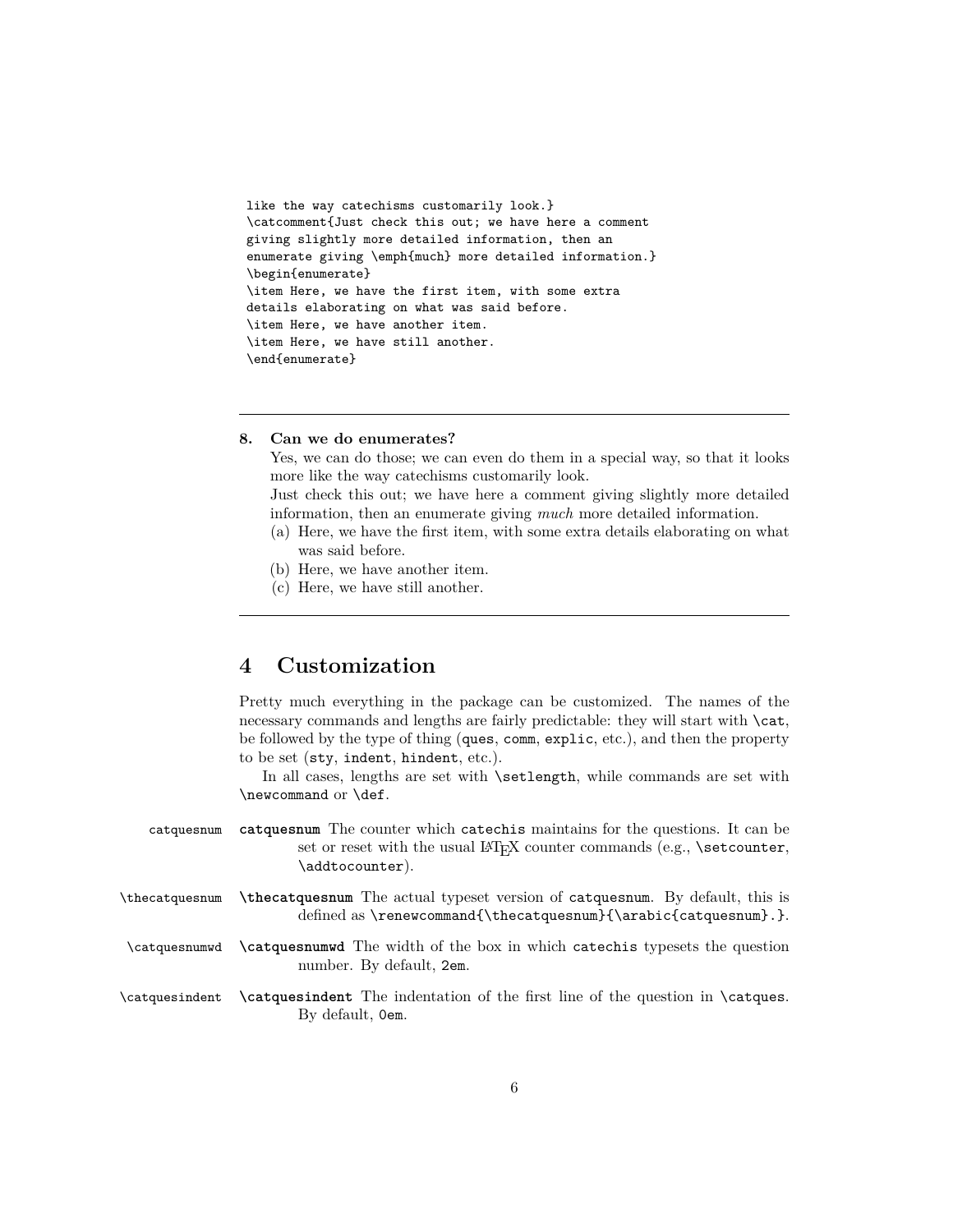| \catqueshindent     | <b>\catqueshindent</b> The indentation of subsequent lines of the question in <b>\catques</b> .<br>By default, 2em.                           |
|---------------------|-----------------------------------------------------------------------------------------------------------------------------------------------|
| \catquessty         | <b>\catquessty</b> The style in which the question will be printed in <b>\catques</b> . By<br>default, \bfseries.                             |
| \catansindent       | <b>\catansindent</b> The indentation of the first line of the answer in <b>\catques</b> . By<br>default, 2em.                                 |
| \catanshindent      | <b>\catanshindent</b> The indentation of subsequent lines of the answer in <b>\catques</b> .<br>By default, 2em.                              |
| \catanssty          | <b>\catanssty</b> The style in which the answer will be printed in <b>\catques</b> . By de-<br>fault, empty.                                  |
| \catcommindent      | <b>\catcommindent</b> The indentation of the first line of the comment in <b>\catcomment</b> .<br>By default, 2em.                            |
| \catcommhindent     | <b>\catcommhindent</b> The indentation of subsequent lines of the comment in <b>\catcomment</b> .<br>By default, 2em.                         |
| \catcommsty         | <b>\catcommsty</b> The style in which the comment will be printed in <b>\catcomment</b> .<br>By default, empty.                               |
| \catexplicindent    | <b>\catexplicindent</b> The indentation of the first line of the paragraphs in a<br>\catexplic. By default, 4em.                              |
| \catexplichindent   | <b>\catexplichindent</b> The indentation of subsequent lines of the paragraphs in a<br>\catexplic. By default, 2em.                           |
| \catexplicsty       | \catexplicsty The style in which the comment will be printed in \catexplic.<br>By default, \small.                                            |
| \catcitetitleword   | <b>\catcitetitleword</b> The word which the <b>\catcitetitle</b> command will print.<br>By default, Citations.                                |
| \catcitetitlesty    | <b>\catcitetitlesty</b> The style in which <b>\catcitetitle</b> will print its contents. By<br>default, <i>\Large</i> \scshape.               |
| \catcitationbefskip | <b>\catcitationbefskip</b> The distance to skip prior to beginning a catcitations<br>environment, before running \catcitetitle.               |
| \catcitationaftskip | <b>\catcitationaftskip</b> The distance to skip after ending a catcitations envi-<br>ronment.                                                 |
| \catciteindent      | <b>\catciteindent</b> The indentation of the first line of the citation itself (that is, the<br>quotation) in a \catcite. By default, Oem.    |
| \catcitehindent     | <b>\catcitehindent</b> The indentation of subsequent lines in the citation itself (that<br>is, the quotation) in a \catcite. By default, Oem. |
|                     |                                                                                                                                               |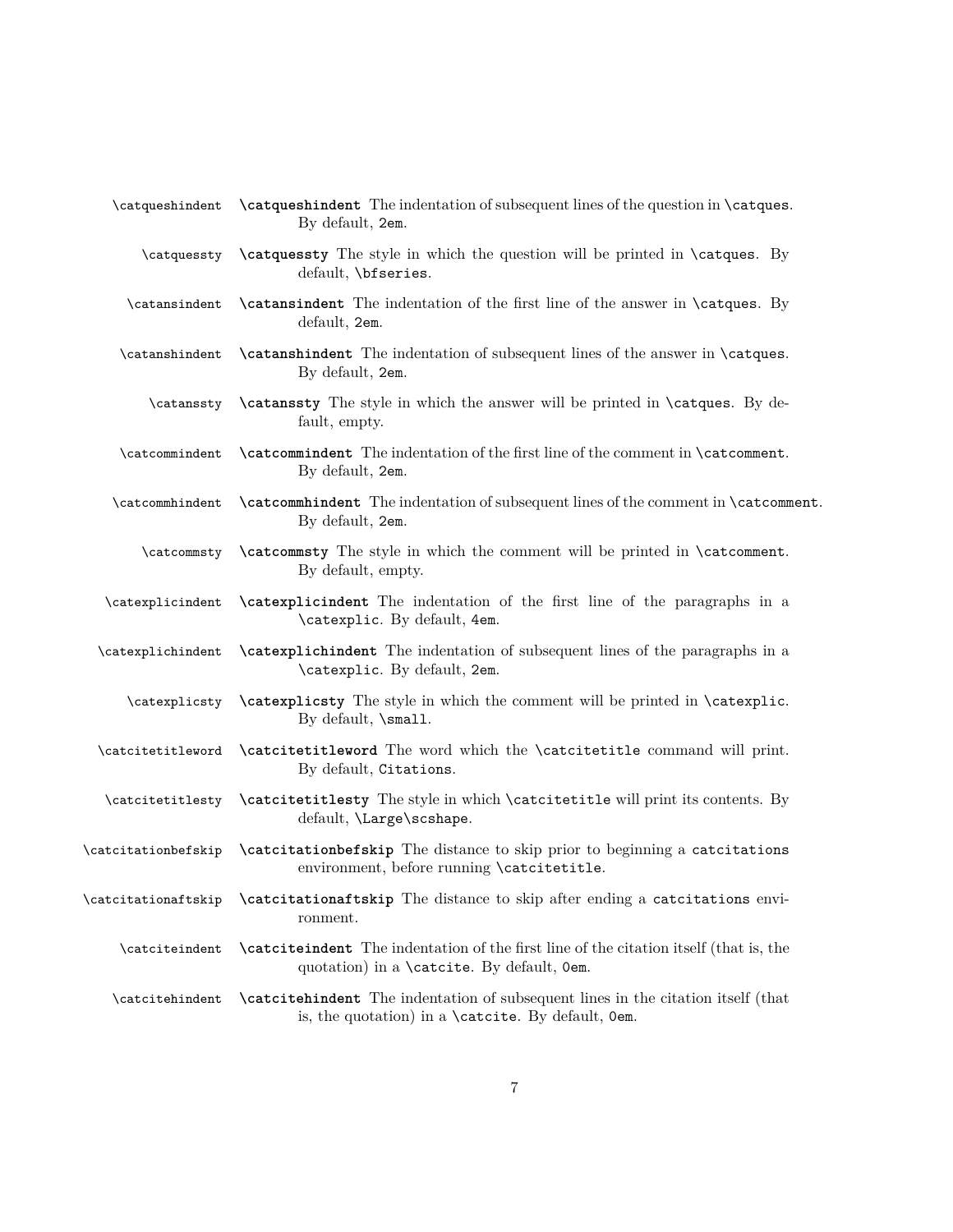<span id="page-7-1"></span>

|                                            | \catcitesty \catcitesty The style in which the citation itself (that is, the quotation) will be |  |  |
|--------------------------------------------|-------------------------------------------------------------------------------------------------|--|--|
| printed in \catcite. By default, \itshape. |                                                                                                 |  |  |

- \catsrcindent **\catsrcindent** The indentation of the first line of the source in a \catcite. By default, 2em.
- \catsrchindent **\catsrchindent** The indentation of subsequent lines in the source in a \catcite. By default, 2em.
	- \catsrcsty **\catsrcsty** The style in which the source will be printed in \catcite. By default, empty.

Finally, the list settings are all from paralist, so that package's documentation should be consulted for changing the defaults set up for them.

These options are sufficient to manipulate catechis into behaving however you'd like.

### <span id="page-7-0"></span>**5 Implementation**

Start by requiring paralist, to take care of our custom enumerates.

```
1 \RequirePackage{paralist}
```

```
2 \setdefaultenum{(a)}{(1)}{(i)}{(A)}
```

```
3 \setminus \set{3} \setdefaultleftmargin{3.8em}{}{}{}{}{}
```
Now we create the indentations and styles for the default question counter, the questions themselves, and the answers. We also set sensible defaults.

```
4 \newlength{\catquesindent}\setlength{\catquesindent}{0em}
```

```
5 \newlength{\catqueshindent}\setlength{\catqueshindent}{2em}
```

```
6 \newlength{\catansindent}\setlength{\catansindent}{2em}
```
7 \newlength{\catanshindent}\setlength{\catanshindent}{2em}

```
8 \newlength{\catquesnumwd}\setlength{\catquesnumwd}{2em}
```

```
9 \newcounter{catquesnum}\setcounter{catquesnum}{0}
```

```
10 \def\catquesnumsty{\bfseries}
```

```
11 \def\catquessty{\bfseries}
```

```
12 \def\catanssty{}
```
13 \renewcommand{\thecatquesnum}{\arabic{catquesnum}.}

Here, we define the catechism question macro. Nothing much surprising here.

```
14 \def\catques#1#2{%
```

```
15 \stepcounter{catquesnum}%
```

```
16 \def\@currentlabel{\thecatquesnum}%
```

```
17 {\parindent=\catquesindent\hangindent=\catqueshindent\hangafter=1%
```

```
18 {\par\leavevmode\hbox to\catquesnumwd{\catquesnumsty\thecatquesnum\hfil}%
```

```
19 \catquessty #1}\par\nobreak}%
```

```
20 {\partial t} \text{\parindent=\catansindent\hangindent=\catanshindent\hangafter=1%
```

```
21 {\par\catanssty #2}\par}%
```

```
22 }%
```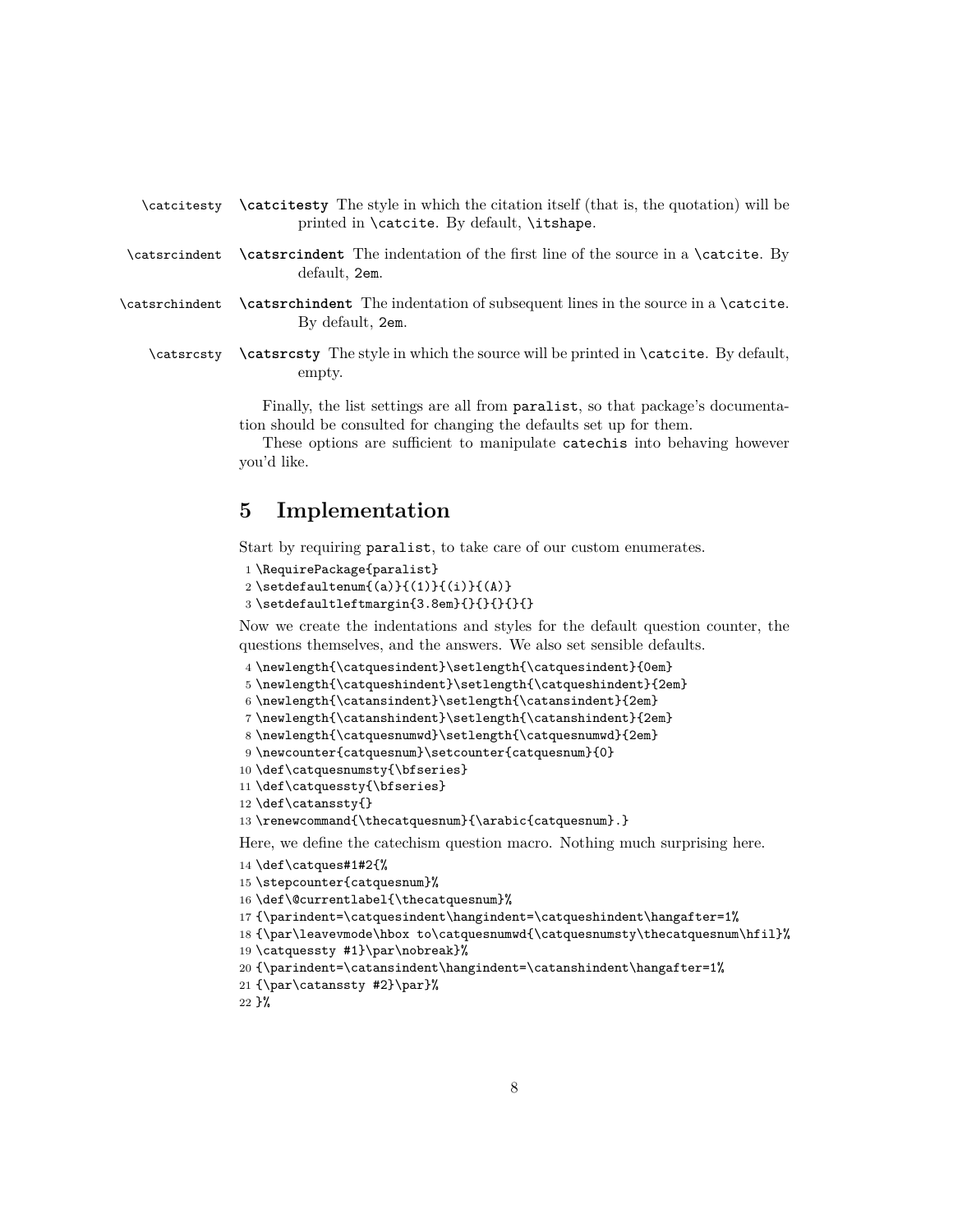<span id="page-8-0"></span>Define the catechism comments, and set sensible defaults for the settings.

```
23 \def\catcommsty{}
24 \newlength{\commindent}\setlength{\commindent}{2em}
25 \newlength{\commhindent}\setlength{\commhindent}{2em}
26 \def\catcomment#1{%
27 {\parindent=\commindent\hangindent=\commhindent\hangafter=1%
28 {\par\catcommsty #1}\par}
29 }%
```
Define the catechism explications (longer than comments, allowing paragraph breaks), and set sensible defaults for their settings.

```
30 \def\catexplicsty{\small}
31 \newlength{\explicindent}\setlength{\explicindent}{4em}
32 \newlength{\explichindent}\setlength{\explichindent}{2em}
33 \long\def\catexplic#1{%
34 {\par\everypar={\parindent=\explicindent\hangindent=\explichindent\hangafter=1}%
35 {\par\catexplicsty\ #1}\par}%
36 }%
```
Because lists always seem to run roughshod over indentation settings, and because it's easier to do this than to write custom lists just for this package, we define \restoreindents to fix settings after a list in a \catexplic.

```
37 \def\restoreindents{%
38 \par%
39 \everypar={%
40 \parindent=\explicindent%
41 \hangindent=\explichindent%
42 \hangafter=1%
43 }%
44 \par%
45 }%
```
Define the commands to produce citation titles, and set sensible defaults; also for the citation environment.

```
46 \def\catcitetitlesty{\Large\scshape}%
47 \def\catcitetitleword{Citations}%
48 \def\catcitetitle{%
49 \hbox to\linewidth{%
50 \hfil%
51 {\catcitetitlesty\catcitetitleword}%
52 \hfil%
53 }%
54 \penalty10000%
55 }%
56 \newlength\catcitationbefskip\catcitationbefskip=1em%
57 \newlength\catcitationaftskip\catcitationaftskip=1em%
58 \def\catcitations{%
59 \leavevmode%
60 \vskip\catcitationbefskip%
61 \catcitetitle%
```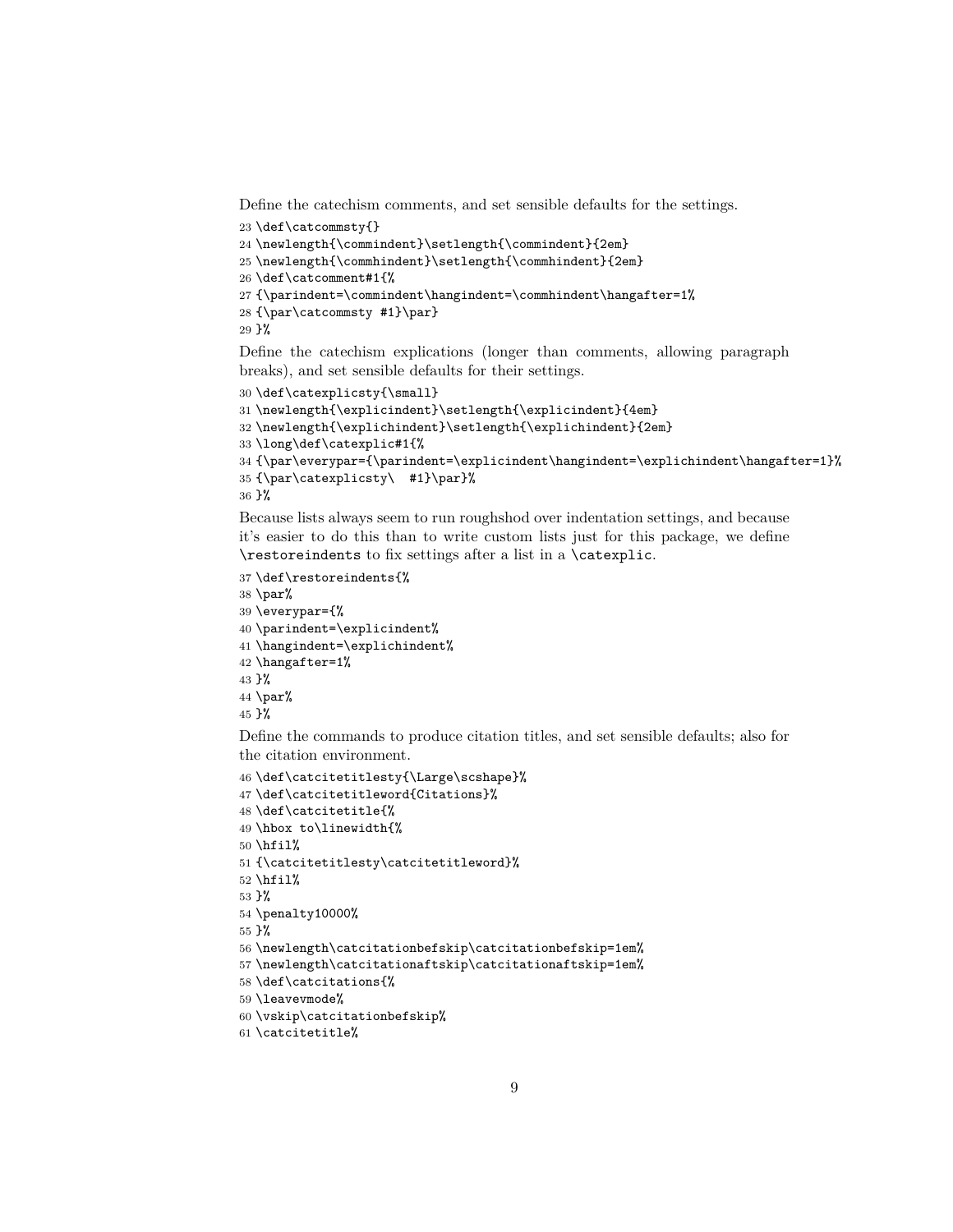```
62 }%
63 \def\endcatcitations{%
64 \leavevmode%
65 \vskip\catcitationaftskip%
66 }%
```
Define actual citations macros and lengths.

```
67 \def\catcitesty{\itshape}%
68 \def\catsrcsty{}%
69 \newlength{\catciteindent}\setlength{\catciteindent}{0em}%
70 \newlength{\catcitehindent}\setlength{\catcitehindent}{0em}%
71 \newlength{\catsrcindent}\setlength{\catsrcindent}{2em}%
72 \newlength{\catsrchindent}\setlength{\catsrchindent}{2em}%
73 \def\catcite#1#2{%
74 {\parindent=\catciteindent\hangindent=\catcitehindent\hangafter=1%
75 {\par\catcitesty #1}\par}%
76 \penalty10000%
77 {\parindent=\catsrcindent\hangindent=\catsrchindent\hangafter=1%
78 {\par\catsrcsty#2}\par}%
79 }%
80 \let\scripture=\catcite
   And that's it. Happy TEXing!
```
## **Index**

Numbers written in italic refer to the page where the corresponding entry is described; numbers underlined refer to the code line of the definition; numbers in roman refer to the code lines where the entry is used.

| Symbols                           | \catcitetitlesty                       | $\explichindent \ldots 9$                         |
|-----------------------------------|----------------------------------------|---------------------------------------------------|
| $\text{Currentlabel} \ldots 8$    | \catcitetitleword<br>9                 | $\explicindent \ldots 9$                          |
|                                   | $\text{Catcomment} \dots \dots 9$      |                                                   |
|                                   | $\catcommsty \ldots \ldots$<br>-9      | Н                                                 |
| $\setminus$ u  9                  | $\catexplic$<br>9                      | $\hbox{\scriptsize\textsf{hangafter}} \ldots 8,9$ |
|                                   | $\catexplits$<br>9                     | $\hbox{\tt{hangindent}} \ldots 8,9$               |
| $\mathbf{A}$                      | $\catques \dots \dots 8$               | $hbox \ldots \ldots \ldots \quad 8,9$             |
| $\arabic \dots \dots \dots 8$     | $\catqueshindent \dots 8$              | $\hbox{hfil}$<br>8.9                              |
|                                   | $\catquesindent$ 8                     |                                                   |
| в                                 | \catquesnumsty<br>8                    | T.                                                |
| $\bf{\text{b}f}$ 8                | \catquesnumwd<br>8                     | $\langle$ Large  9                                |
|                                   | $\catquessty \ldots 8$                 | $\lambda$ 3, 9                                    |
| C                                 | 9                                      | $\lambda$ inewidth  9                             |
| $\catanshindent$ 8                | $\mathrm{commandent} \dots \dots$<br>9 |                                                   |
| $\catansindent$ 8                 |                                        | $\lambda$ ong 9                                   |
| $\catanssty$ 8                    |                                        |                                                   |
| \catcitationaftskip .<br>9        |                                        | N                                                 |
| $\text{caticitation}$ befskip . 9 |                                        | $\neq 8$                                          |
| $\catcitations \dots 9$           | E                                      | $\neq 8, 9$                                       |
| $\catcitetitle \dots \dots$<br>9  | . 9<br>\everypar                       | $\nobreak$ 8                                      |
|                                   |                                        |                                                   |